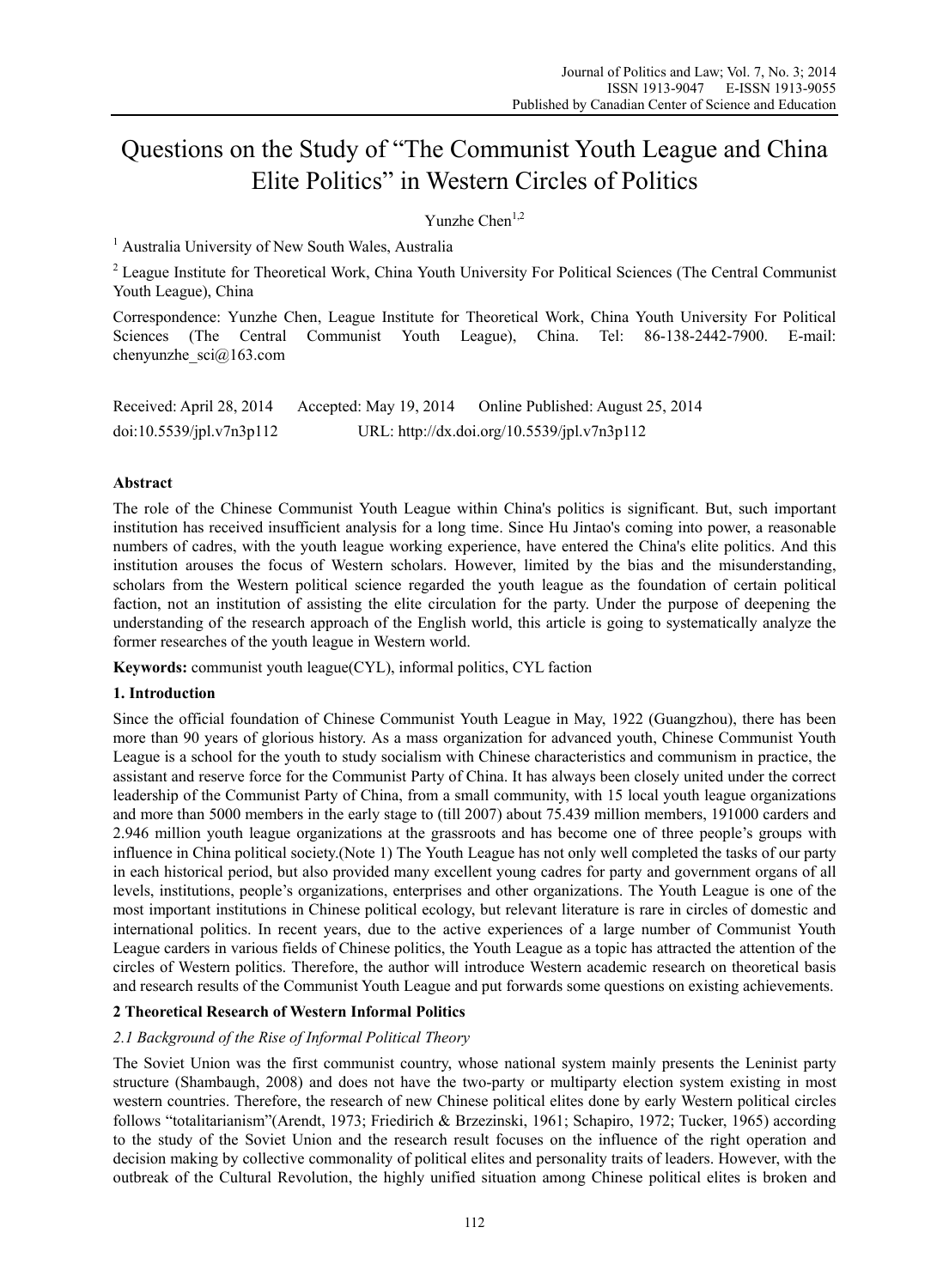more and more Chinese experts think that the study method of totalitarianism is inappropriate. Therefore, they begin to construct and develop three China elite political theories: first is to explore Generational Politics (Yahuda, 1979; Cherrington. 1997; Pye, 1976) among different generational elites formed by different important historical events; second is from the after-war American Technocracy, which is mainly used by Western political community to study the phenomenon that a large number of technocrats with science and engineering background enter into the core of China's politics (Li & White, 1988; Li & White, 1998; Zang, 1991; Zang, 1993, Kou, 2011) after the implementation of the "four modernization" cadre policy; third is the Informal Politics emphasizing the conflicts among political elites, or "Factionalism Politics"(Kou, 2010) in a narrow sense, which is the mainstream theory widely used in the Youth League and is also the main content of theoretical basis of Western Communist Youth League study in this thesis.

#### *2.2 Basic Concept of Theory of Informal Politics and Views of Main Scholars*

In Western political opinion, due to the "Nomenklatura System" in structure and the "Democratic Centralism" in decision mechanism, the traditional communist regime of Leninism type endows Chinese political elites highly centralized power and meanwhile the use of power lacks adequate supervision. Therefore, Informal Relationship becomes the key factor affecting Chinese elite politics and Faction is the basic unit for political elites to participate in political activities. However, there are different mainstream opinions on the definition of "Faction", the content of "informal relation" consisting factions, "the causes of factional politics" and "the game rules in factional struggle" and so on.

Specifically, on the concept of "Faction" and the content of "informal relationship", Samuel Huntington believes that "Faction" is essentially a kind of political connection, mainly in the period when the political participation and political institutional level is relatively low. (Huntington, 1989) Jorgen Domes first proposes factional model and in his opinion, Chinese political factors are mainly "Structural" Factions based on common experience and "Functional" Factions based on department interests (Bo, 2002). Andrew Nathan proposes Factionalism Model to explain the Patterns of Conflict and Coalition among political elites. He believes that the social network radiated from the leaders as the core, in which members have vertical relations between the upper and lower rates, "Clientelist Tie", that is the foundation to form political factions(Nathan, 1973; Nathan, 1978). Tang Tsou argues that the informal relationship affecting China's politics should not be limited to the vertical relations and the Parallel Relationship should be taken into consideration by the network of factional relations (such as the officials' relation of same level). Besides, he argues that "Faction" is too limited, without taking full consideration of the role of formal organizations in informal political struggle, and can by no means distinguish and demonstrate where the political faction comes from (formal or informal organizations). Thus, Tang Tsou advocates naming it Informal Groups or Political Action Groups (Tsou, 1976; Tsou, 1995). Lucian Pye proposes sectarian model to demonstrate their factional political views with the help of Chinese Political culture and he points out that Chinese culture, on one hand, stresses that leaders should be harmonious and on the other hand, emphasizes the subordinates' absolute loyalty to their superiors. Therefore, harmony on the surface and factional struggle in essence is China's main political power (Pye, 1980). After combining concepts of parties (mainly theories of Andrew Nathan, Tang Tsou and Lucian Pye), Lowell Dittmer further expands "Factional Politics" to "Informal Politics" (as proposed in this thesis). He points out that in China's politics, Relationship is the core of informal politics and in the analysis of China's political phenomenon, not only the factional interaction, but also the factors of informal politics and formal politics should be taken into consideration.(Dittmer, 1995)

As to "the causes of Factional Politics", from the perspective of political psychology, Lucian Pye believes that influenced by Chinese traditional culture and ethics, Chinese people have a distinctive feature---lack of the sense of security, which drives factional politics established by various relations in China's political ecology (Pye, 1980). After summing up the academic mainstream view, Kou Jianwen concludes that the causes of in formal politics are three views of "power struggle", "policy difference" and "interests conflict in bureaucratic organization", of which, the group supporting "power struggle" claims that the core of politics is power allocation and thus the struggle for power is the fundamental cause of China's informal political struggle; the group supporting "policy difference" believes that throughout our history, all inner party struggles are around guideline and thus "policy difference" is the main reason; the group supporting "interests conflict in bureaucratic organization", according to Western bureaucracy theory, holds that although factional conflicts are associated with power and policy, the profound reason is driven by interests of bureaucracy system.(Kou, 2010)

As to the "rules of factional conflict", after analyzing the struggle intensity and results, five major academic points of view are: "Code of Civility"(Note. 2) of Andrew Nathan, "Bandwagon" (in the reign of Chairman Mao) and "Balance of Power"(Note. 3) (after the reign of Chairman Mao) of Avery Goldstein, "Win-All"(Note. 4) of Tang Tsou and "Recurrence of Power Balance"(Note. 5) of Lowell Dittmer.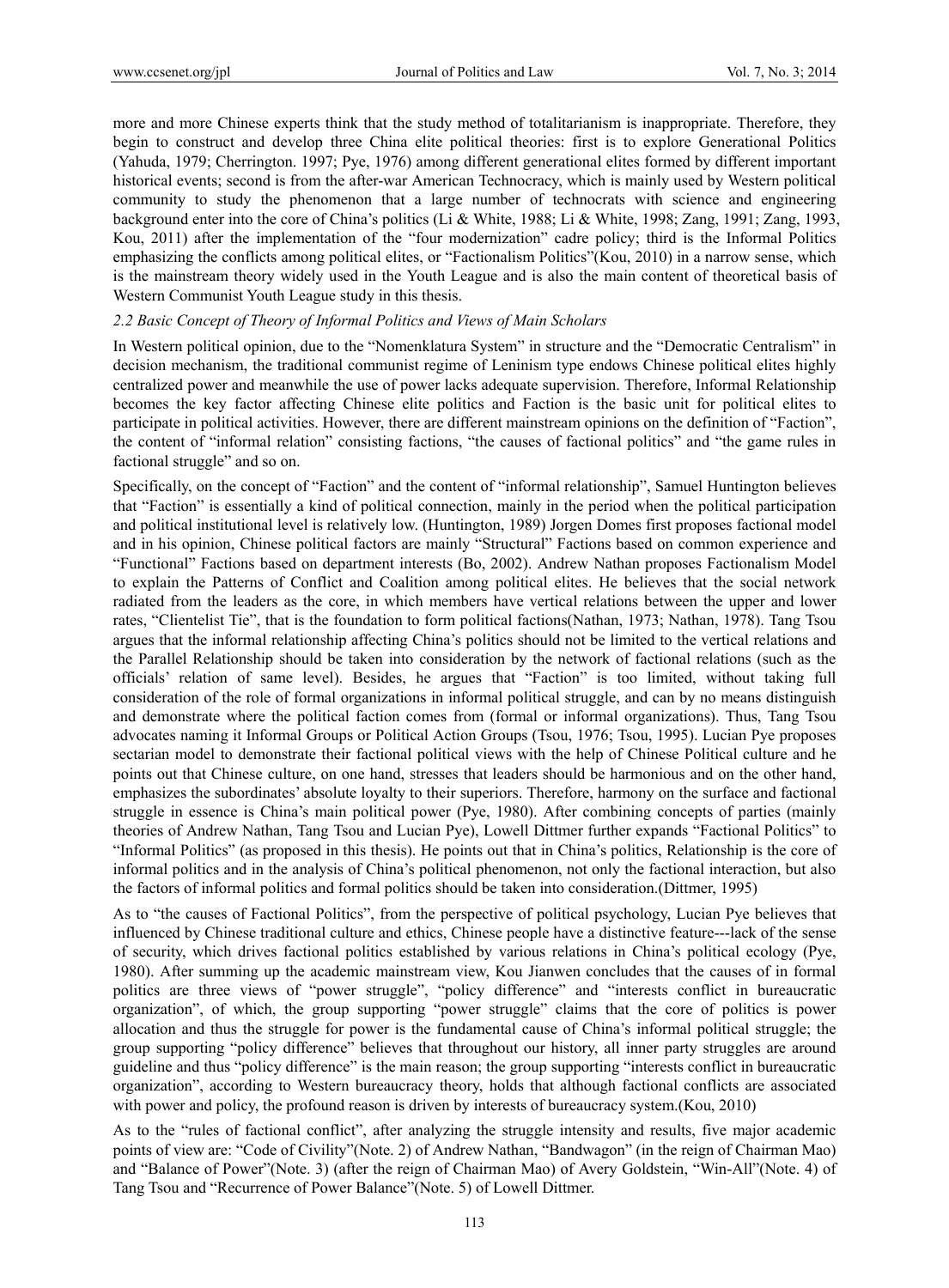### **3 The Study Result in the Perspective of Informal Politics**

In the framework of informal political theory, Western scholars begin to view the Communist Youth League organizations and their cadres from the perspective of informal political theory and put forward "CYL (tuanxi)" and "Tuanpai"(Note 6) (the author prefers the name of "CYL" from Kou Jianwen, which will provide enough space for the study of the Communist Youth League out of "informal political theory" and "factional political theory"). Meanwhile, the research results mainly focus on officials above provincial-level in leading posts promoted from Communist Youth League organizations.

## *3.1 The Definition of Study Objects of "CYL"*

As to the definition of study objects of "Tuanpai", Chen Li and Lyn White believe that they should be carders "who advanced their career through the Chinese Communist Youth League......" (Li, 2005) In related literature, the CYL carders are limited to those who have the Communist Youth League work experience and have been members of the Party Central Committee or above and mainly in Central Political Bureau with work experience in Youth League organizations. In Kou Jianwen's opinion, they should be "the secretariats in the Central Committee of CYL, ministers and deputy ministers in the Central Committee of CYL, the provincial party committee secretaries and deputy secretaries in CYL"(Kou, 2002). And then he modifies his view and put carders, after 1973, as "deputy department (bureau)" and above as the study objects. (Kou, 2007)

## *3.2 Study Results of "CYL" Cadres*

Throughout the research literature of Communist Youth League in the Western mainstream, it can be concluded as follows (Li & White, 2003; Li, 2003; Li, 2005; Li, 2006; Chou, 2007).

Firstly, compared with cadres of other factions, the average age of cadres in CYL is the lowest and the education level is highest (mainly with graduate degree). Among them, the main disciplines background involves economy, law, politics and other areas of the humanities and social science. Therefore, in general, the political development of cadres in CYL has tremendous potential.

Secondly, the group of cadres mainly work in the provincial party committees and governments, but are mainly limited in organization, propaganda, united front, discipline, education, etc., and few are in fields like foreign trade, foreign affairs, economy, finance, science and technology, etc., with certain limitations in career development, which ensures that the Communist Youth League is not the only one big faction and must share power and cooperate with other elite groups to ensure the diversity of China's political ecology.

Thirdly, from their growth background, most CYL cadres are from civilian families without prominent family background, revolutionary achievements, economic expertise, foreign expertise and forces support, thus with distinct Populism color. In participating policy making process, they tend to focus on social fairness and justice to obtain support of general public and social vulnerable groups.

### **4 Doubt about "CYL" in Western countries**

The author believes that the research method of statistical analysis from the perspective of politics to study the Communist Youth League and the cadres is meaningful to improve the scientificalness, objectivity and prediction of study results. However, limited by false cognition to Chinese society, traditional ideas and the restriction of existing theory, the systemic changes since 30 years of Chinese reform and opening up are neglected; and over emphasis on "relationship" in Chinese political ecology and this factor taken into the decisive factor analysis will inevitably lead to the biased research on the Communist Youth League. The author will question the Western study of the Communist Youth League from theory applicability, objects selection and research methods as follows.

#### *4.1 Theory Applicability*

As stated in the dialectics that things are always dialectical unification, and is both formal and informal. There are in both China's regime and Western political system, just different in forms and degree. However, Western scholars see Chinese society with the knowledge of traditional communist countries, especially to study the Communist Youth League with the background that China society is the political ecology giving priority to "relationship". However, with 30 years of reform and opening up, either in perspectives of system or in law, Chinese society has developed a lot. Considering both the situation of China's political ecology and the main influence factors, institutional factor must be an important factor in author's opinion, and many Western scholars have perceived this erroneous zone and begin to study China's politics from institutional construction, besides the consideration of faction.(Bachman, 2001; Bachman, 1992; Dittmer, 2001)

In addition, the Communist Youth League and the cadres, in essence, are not in strict accordance with the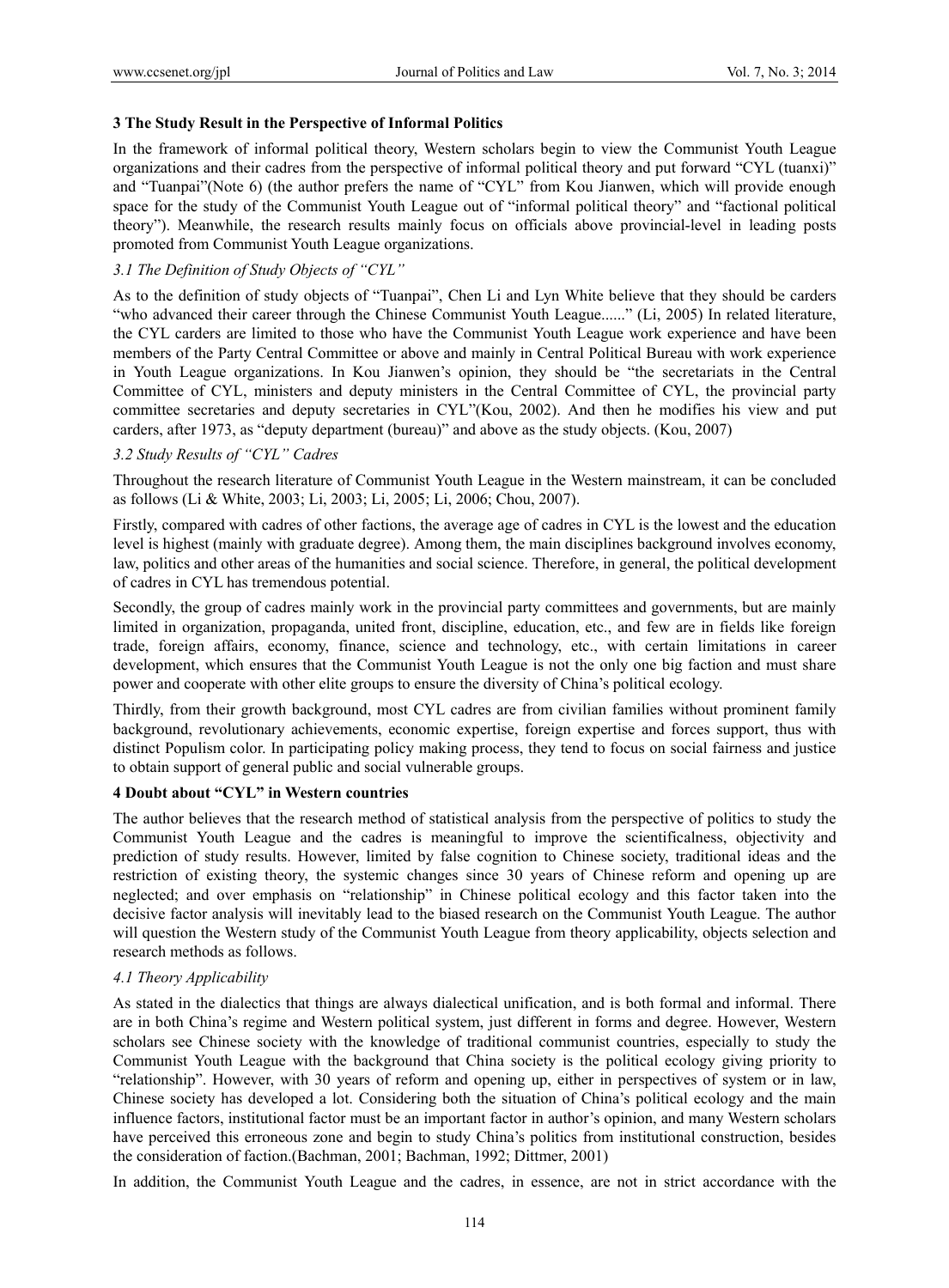informal political theory to delineate factions. Different from other factions, the identities of the Communist Youth League are multivariate and it is difficult to determine what specific group of cadres should be included in the CYL cadres and there will be an idealism error if they are forced to distinguish according to their faction. For example, as to deputy ministers in the Central Committee of CYL and the provincial party committee deputy secretaries in CYL, in Western literature, some are classified within the group of CYL cadres and are compared to leading figures, while some are not. In the analysis list of dividing CYL cadres, some cadres belong to the Communist Youth League cadres and have outstanding features of cadres in other classes. Therefore, it is questionable to study the Communist Youth League with informal political theory.

## *4.2 Study Objects*

The limitation of the study objects will inevitably lead to poor understanding of the Communist Youth League. At this stage, the Western literature mainly focuses on "cadres above the bureau level" (while in American scholars' opinion, the study is only limited within leaders in the Central Committee of CYL and the provincial party committee secretaries in CYL). When it comes to participating in political activities, in our civil service system, cadres above "deputy division level" can transfer among units, institutions and state-owned enterprises. Meanwhile, the transfer phenomenon is relatively common and there are a large number of government cadres of division or even below in the Communist Youth League have been promoted to the provincial official list.(Note 7) If the Communist Youth League is only regarded as a place of factions, then the function of the Communist Youth League is inappropriately assessed.

At the same time, the evaluation results of cadres in the Communist Youth League from the perspective of factions lack objectivity. As a national youth organization, the Communist Youth League under the leadership of the Communist Party involves party and government organs, institutions, enterprises, colleges and universities, people's organizations and other social fields with a large number of cadres. If CYL cadres above division level are considered into the analysis system, the education of the Communist Youth League cadres is not only limited to the humanities and social science discipline and whether they are excellent in fields like foreign trade, economy, finance, technology and other aspects is unknown. If the Communist Youth League is viewed in informal political theory, it is hard to take directors of division into analysis system (because it is required that there is direct or indirect contact with faction leaders). However, if the Communist Youth League is studied as an institution from the perspective of organizational function, the analysis will be more accurate and objective.

## *4.3 Study Method*

As to the study of the Communist Youth League in Western literature, there has been a horizontal comparative analysis (such as the comparative analysis between the CYL and other factions) instead of longitudinal comparative analysis. The research span is from 1978 to now, and cannot fully present how the Communist Youth League cadres are trained, as well as the development process. In the Western political literature, the study of the Communist Youth League is from General Secretary Hu served as secretary of the CYL Central Committee. The cadres before that period, especially the study of the Communist Youth League before the foundation of our country is little in our history. Therefore, the comparative analysis from the perspective of historical development is rare and the development history of the Communist Youth League cannot be fully presented, thus relevant institutional development course cannot be seen.

## **5. Conclusion**

To sum up, it is significant for the Western political circles to study the Communist Youth League from informal political theory. However, due to the thinking set inherent and the limitations of theoretical study, the Western political circles rarely regard the Communist Youth League organizations as a complete and mature institution for selecting, training and delivering political elites and to explore their functions to update and renovate our political elites. The author believes that as the economic society develops, new elements emerge and timely and effective absorption of nascent elements within the system to avoid significant impact on the current system is an important criterion to measure the degree of a national political institutional process. (Huntington, 1965) Meanwhile, whether the political elites, as one of the most important factor of our ruling party (Seligman, 1950) and the whole society can effectively attract talented people into the rank of our party and to make them identity and develop our value concept is not only one of the most important tasks in front of us, but also is a political issue to be delved into by our political circles. The author hopes to embrace a brick to attract jade to call for more experts from the political point of view to study the Communist Youth League and to provide practical ideas and theoretical basis.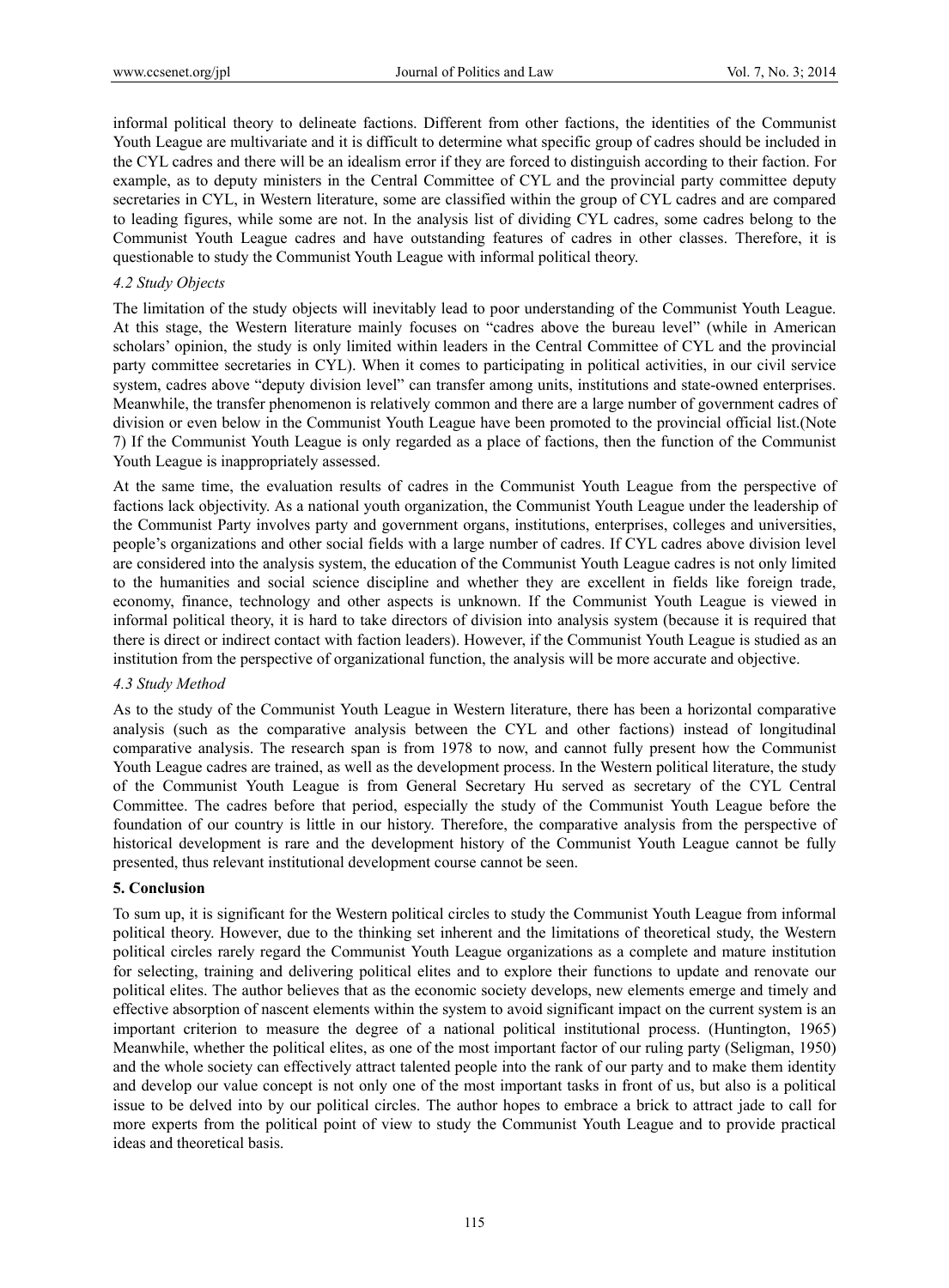#### **References**

Arendt, H. (1966). *The Origins of Totalitarianism*. New York: Harcourt, Brace & World.

- Bachman, D. (2001). The Paradox of Analyzing Elite Politics under Jiang. *China Journal*, (45), 95-100. http://dx.doi.org/10.2307/3182370
- Bachman, D. (1992). The Limits on Leadership in China. *Asian Survey, 32*(11), 1046-1062. http://dx.doi.org/10.2307/2645270
- Bo, Z. (2002). *Chinese Provincial Leaders: Economic Performance and Political Mobility since 1949.* Armonk, N.Y.: M.E. Sharpe.
- Cherrington, R. (1997). Generational Issues in China: A Case Study of the 1980s Generation of Young Intellectuals. *British Journal of Sociology, 48*(2), 302-320. http://dx.doi.org/10.2307/591754
- Dittmer, L. (1995). Chinese Informal Politics. *China Journal*, (34), 1-34. http://dx.doi.org/10.2307/2950131
- Dittmer, L. (2001). The Changing Shape of Elite Power Politics*. China Journal*, (45), 53-67. http://dx.doi.org/10.2307/3182367
- Friedirich, C., & Brzezinski, Z. (1965). *Totalitarian Dictatorship and Autocracy.* Harvard University Press.
- Huang, J. (2000). *Factionalism in Chinese Communist Politics*. Cambridge, UK; New York, NY: Cambridge University Press. http://dx.doi.org/10.1017/CBO9780511571688
- Huntington, S. (1968). *Political Order in Changing Societies*. Harvard University, Center for International Affairs New Haven: Yale University Press.
- Huntington, S. (1965, April). Political Development and Political Decay. *World Politics*, 387-430.
- Kou, J. (2007). CYL Cadres Rising in the Era of Hu Jintao: Factional Considerations or Organizational Mission of Channeling cadres. *Prospect Journal, 3*(17), 77-116.
- Kou, J. (2010). *Zhong gong jing ying zheng zhi de yan bian: Zhi du hua yu quan li zhuan yi, 1978-2010.* Taibei Shi: Wu nan tu shu chu ban gu fen you xian gong si.
- Kou, J. (2011). Elite Recruitment and the Duality of the Chinese Party-state: The Mobility of Western-educated Returnee Elites in China, 1978-2008. In P. Hsu, S. Zhao, & Y. Wu (Eds.), *In Search of China's Development Model: Beyond the Beijing Consensus*. Abingdon, Oxon; New York: Routledge.
- Li, C., & Lynn, W. (2003). The Sixteenth Central Committee of the Chinese Communist Party: Hu gets What? *Asian Survey, 43*(4), 553-597. http://dx.doi.org/10.1525/as.2003.43.4.553
- Li, C., & Lynn, W. (1988). The Thirteenth Central Committee of the Chinese Communist Party: From Mobilizers to Managers. *Asian Survey, 28*(4), 371-399. http://dx.doi.org/10.2307/2644734
- Li, C., & White, L. (1998). The Fifteenth Central Committee of the Chinese Communist Party: Full-fledged Technocratic Leadership with Partial Control by Jiang Zemin. *Asian Survey, 38*(3), 231-264. http://dx.doi.org/10.2307/2645427
- Li, C. (2005). Hu's Policy Shift and the Tuanpai's Coming- of –Age. *China Leadership Monitor*, (15), 1-16.
- Li, C. (2005). New chiefs: Hu's Groundwork for the 17th Party Congress. *China Leadership Monitor*, (13), 1-14.
- Li, C. (2006). Reshuffling Four Tiers of Local Leaders: Goals and Implications. *China Leadership Monitor*, (18), 1-22.
- Li, C. (2005). Hu's Policy Shift and the Tuanpai's Coming- of –Age. *China Leadership Monitor*, (15), 1-16.
- Li, C. (2003). The "New deal": Politics and Policies of the Hu Administration. *Journal of Asian and African Studies, 38*(4-5), 4-5. http://dx.doi.org/10.1177/002190960303800402
- Nathan, A. J. (1973). A factionalism model for CCP politics. *The China Quarterly.*
- Pye, L. (1976). Generational politics in a gerontocracy: The Chinese succession problem. *Current Scene: Developments in Mainland China, 14*(7), 1-9.
- Pye, L. (1981). *The Dynamics of Chinese Politics.* Cambridge, Mass.: Oelgeschlager, Gunn & Hain.
- Schapiro, L. (1972). *Totalitarianism*. London: Pall Mall Press.
- Seligman, L. (1950). The Study of Political Leadership. *The American Political Science Review, 14*(4), 904-915. http://dx.doi.org/10.2307/1951291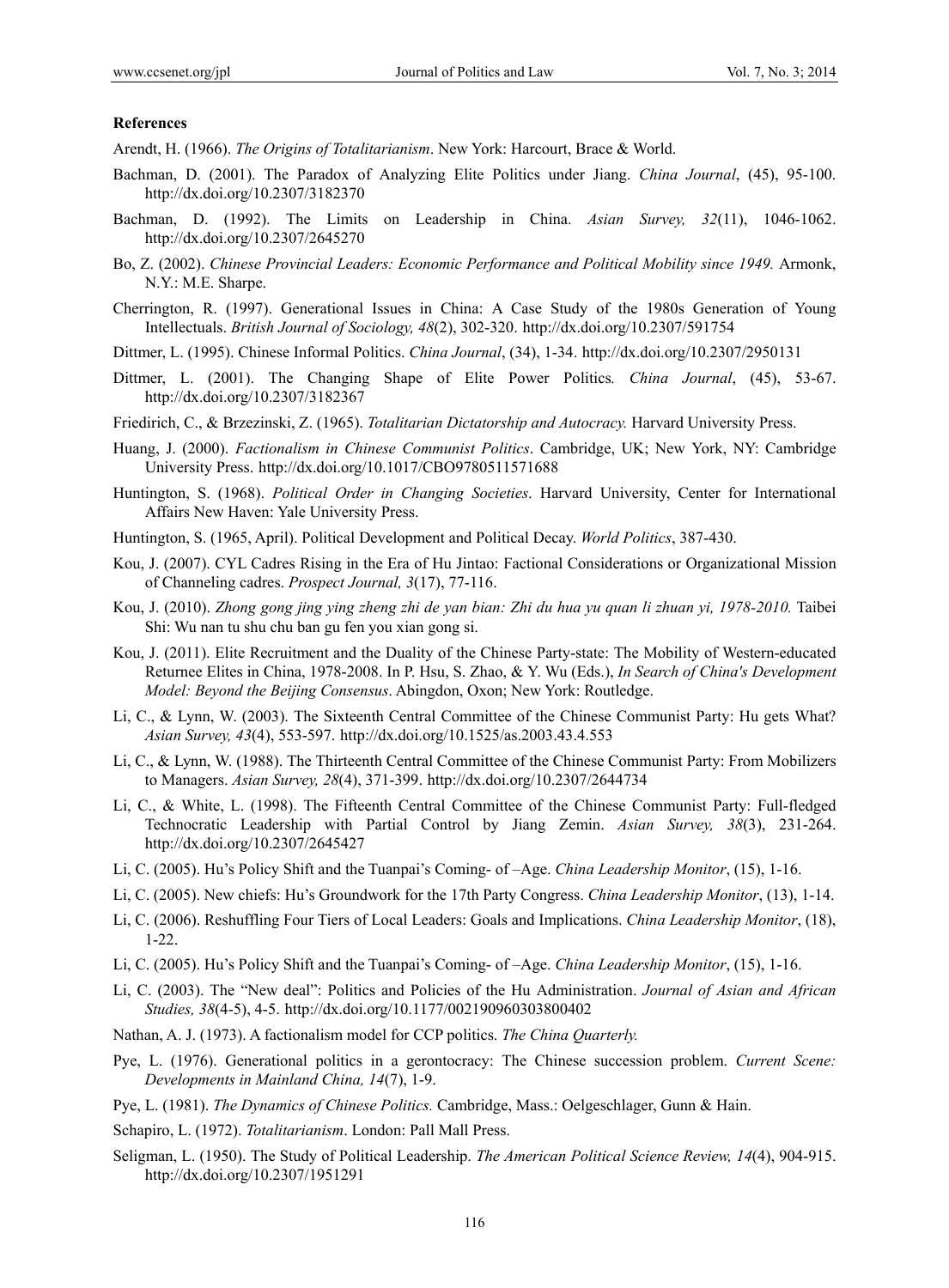- Shambaugh, D. (2008). *China's Communist Party: Atrophy and Adaptation*. Washington, D.C.; Berkeley: Woodrow Wilson Center Press; University of California Press.
- Tang, T. (1995). Chinese Politics at the Top: Factionalism or Informal Politics? Balance-of-Power Politics or a Game to Win All? *China Journal, 34*, 95-156.
- Tsou, T. (1976). Prolegomenon to the Study of Informal Groups in CCP Politics. *China Quarterly, 65.* http://dx.doi.org/10.1017/S0305741000031799
- Tucker, C. (1965). The Dictator and Totalitarianism. *World Politics, 17*(4), 555-583. http://dx.doi.org/10.2307/2009322
- Yahuda, M. (1979). Political Generations in China. *China Quarterly, 80.* http://dx.doi.org/10.1017/S0305741000046051
- Zang, X. (1991). Elite Formation and the Bureaucratic–Technocracy in Post-Mao China. *Studies in Comparative Communism, 24*(1), 114-123. http://dx.doi.org/10.1016/0039-3592(91)90024-Z
- Zang, X. (1993). The Fourteenth Central Committee of the CCP: Technocracy or Political Technocracy? *Asian Survey, 33*(8), 787-803. http://dx.doi.org/10.2307/2645088

#### **Notes**

Note. 1. Data is from the history exhibition hall of the Communist Youth League network, and the website is http://www.gqt.org.cn/695/gqt\_tuanshi/. In addition, other two large groups of people are All-China Federation of Trade Unions and All-China Women's Federation.

Note. 2. "The Principle of Etiquette" refers that, although there is outcome in sectarian fighting, the winner won't and does not have enough ability to eliminate the failure part. Please refer to Andrew Nathan, "A Factionalism Model for CCP Politics", pp. 46.

Note. 3. Goldstein believes that in the ruling era of Chairman Mao, due to surplus revolutionary achievements and personal charm without any factional or individual competition, Chinese political elites move closer to him; but after his death, the factions are in balance. The principle also gets the support of Lucian Pye. Pleases refer to

Goldstein: Avery Goldstein, From Bandwagon to Balance-of-power Politics: Structural Constraints and Politics in China, 1949-1978 (Stanford, California: Stanford University Press, 1991); Lucian W. Pye, "Factions and the Politics of Guanxi: Paradoxes in Chinese Administrative and Political Behaviour", China Journal, no. 34, July 1995, pp. 35-53.

Note. 4. "Winner Takes All" principle mainly refers to those, who win in the struggle, will get all the trophies (e.g., policy making, personnel appointment and removal), which also gets the support of Joseph Fewsmith. Please refer to Tang Tsou, "Chinese politics at the top", p.97; Joseph Fewsmith, Dilemmas of Reform in China: Political Conflict and Economic Debate (Armonk, New York: M.E. Sharpe),1994, pp.8-10.

Note. 5. "Recurrence of Power Balance" principle means that on the basis of Nathan's "Etiquette Principle", once official positions are deprived, the relationship network of this faction is easy to collapse. Therefore, with the appointment of the new leader, other new factions will enter the competition arena. Lowell Dittmer, "Chinese Informal Politics", pp.1-34.

Note. 6. The name of "CYL" derives from scholar Kou Jianwen and "Tuanpai" comes from American scholars such as Cheng Li, Lynn White, etc.

Note. 7. On this point, after reorganizing and summarizing resumes of Standing Committees of Party Committee in provinces issued by Chinese Communist Party News Network, the author has found that until October, 2007 (exclusive of the Army), around 19 committees have worked in the CYL Central Committee, around 57 committees have worked in the provincial League Committee, around 20 committees have worked in city League Committee, around 9 have worked in county League Committee, around 2 have worked in town (street), around 8 have worked in League Committee of government departments, around 15 have worked in League Committee of universities, around 9 have worked in League Committee of enterprises (factories) and around 9 have worked in League Committee of other grassroots' organizations.